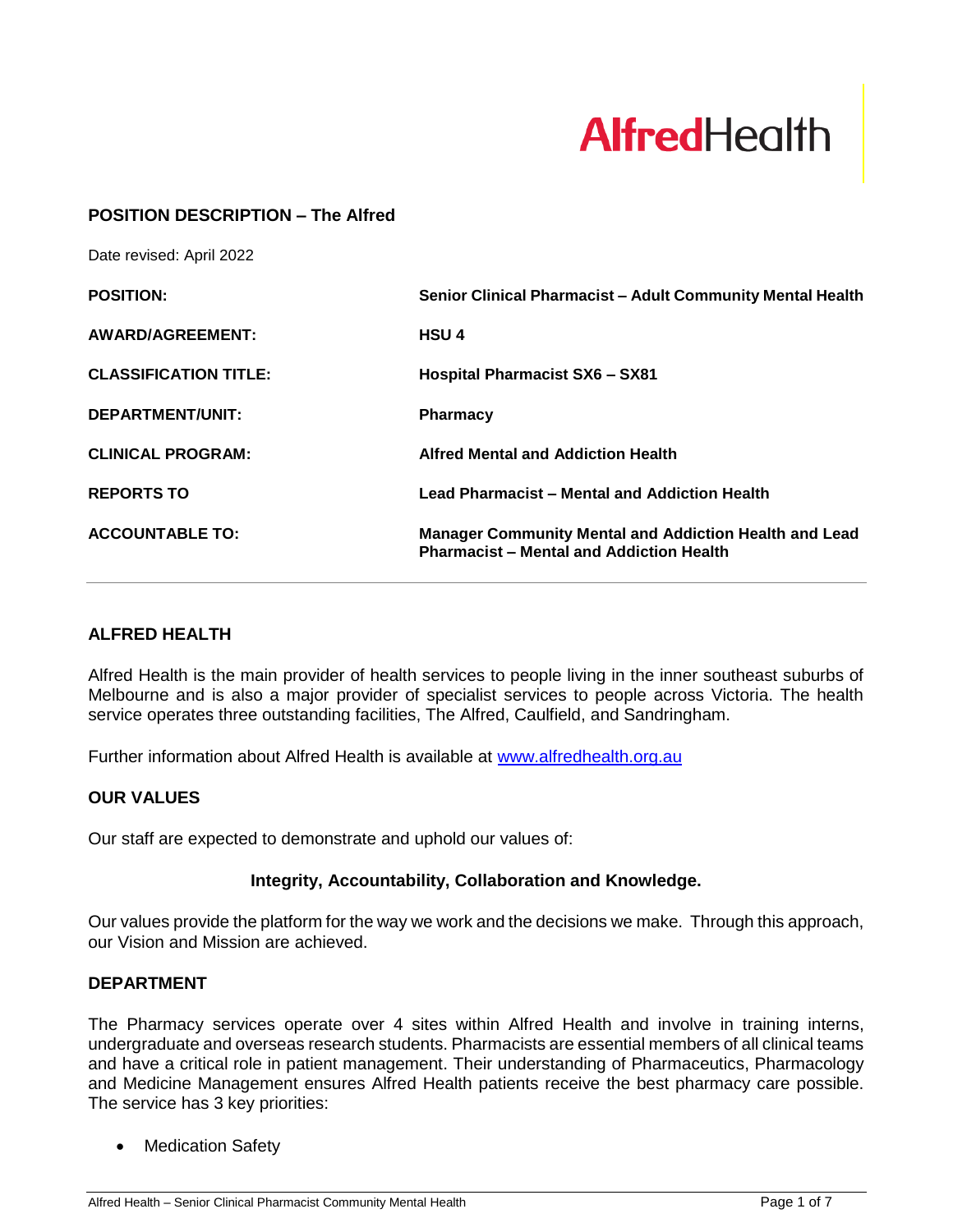- Cost effective use of medicines
- Delivery of specialist pharmacy expertise at critical points in the patient care pathway

Services have been aligned with the Alfred Health clinical programme structure. Further information is available at [www.alfredhealth.org.au/Department.aspx?ID=180](http://www.alfredhealth.org.au/Department.aspx?ID=180)

## **TEAM SPECIFIC INFORMATION**

Alfred Mental and Addiction Health is responsible for the operation of services which focus on people with a severe mental illness residing in the Inner South Eastern area of Melbourne.

Services are provided by a number of teams located at the Alfred Hospital (Commercial Road, Prahran) and at St. Kilda Road Clinic, Alma Road CCU in St. Kilda, Prevention and Recovery care (PARC) based in South Yarra, the Child & Adolescent Service located in Moorabbin, Aged Mental Health based at Caulfield Hospital and headspace services in various locations in Victoria. Alfred Mental and Addiction Health also works in partnership with relevant local non-government and social support agencies.

**The single most important goal of Alfred Mental and Addiction Health is to create an environment that facilitates clinical recovery, supports individual recovery efforts and strives to minimise service system barriers to the recovery process.**

AMAH Adult Community Mental and Addiction Health services include:

- St Kilda Road Clinic
	- Navigations and Transitions including clozapine service
	- Continuing Care Teams (CCT)
	- Mobile Support and Treatment Service Assertive Outreach & Intensive Rehabilitation
	- Homeless Outreach Psychiatry Service
	- Physical Health Team
- Residential Rehabilitation Services
	- Alma Road Continuing Care Units (ARCC)– Medium term clinical residential rehabilitation term, 20 beds
	- Prevention and Recovery Care (PARC) short term, sub-acute service operated in partnership with ERMHA

Based at St Kilda Road Clinic and aligned with the Physical Health Team the incumbent will work with fellow Senior Mental Health Pharmacist to provide direct clinical services, secondary consultation, and education as well as contribution to quality and safety within the Adult Community Mental and Addiction Health Program. This includes the supervision and development of Clinical Pharmacists, trainees and students. Communication and liaison with inpatient pharmacists is essential to facilitate transition of AMAH clients between inpatient and community services.

Research is an essential part of pharmacy services at Alfred Health. The post holder will also be expected to contribute to the research and educational activities of the Alfred Mental and Addiction Health clinical program as required.

The Senior Community Mental Health Pharmacist may from time to time be required to support other areas of the AMAH clinical program.

#### **POSITION SUMMARY**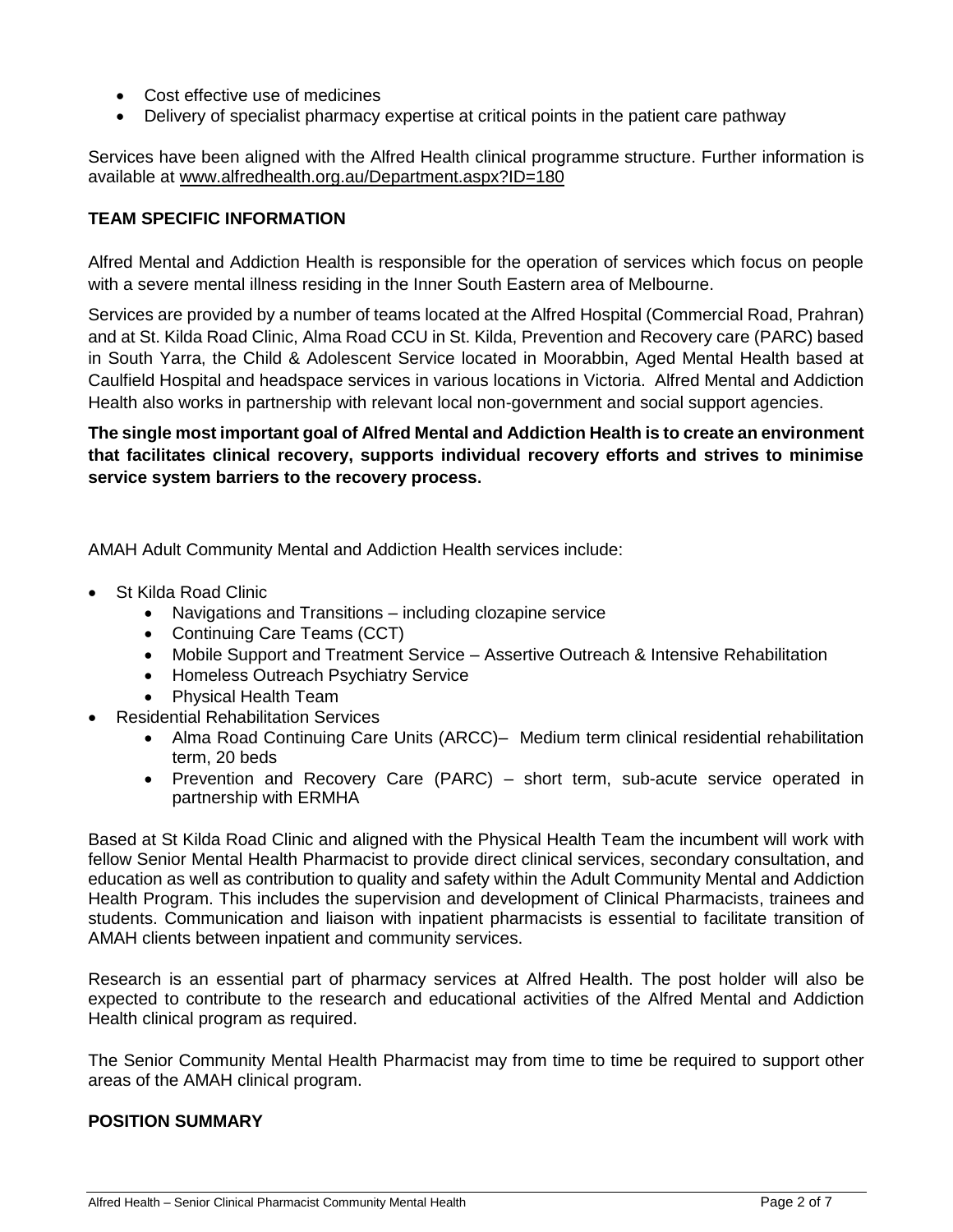- Coordination and delivery of pharmacy services to the AMAH clinical program.
- Provision of safe and efficient clinical pharmacy service to clients of AMAH.
- Provision of safe, efficient and economical use of medicines.
- Supervision of relevant pharmacy staff in the performance of their day to day responsibilities.
- Ensuring relevant pharmacy staff compliance with pharmacy and hospital procedures relating to their responsibilities including but not limited to Drug Formulary and Drug Guidelines.
- Mentoring and performance management of relevant pharmacy staff, including postgraduate and undergraduate pharmacists.
- Development and contribution to practice based research program relevant to the pharmacy, Directorate or Service.
- Provision of a clinical pharmacy service to the AMAH Community Program.
- To improve outcomes from pharmacological interventions by providing a highly specialist clinical pharmacy service to designated clinical teams within the organisation.
- Ensuring relevant local drug budgets are monitored and managed and information provided to advise prescribers and pharmacy on local drug use.

## **DIRECT REPORTS (if applicable):**

- Completion of weekly contact and service hour data.
- Monthly activity and performance reports to Lead Clinical Pharmacist for AMAH and Associate Director of Pharmacy.
- Annual Service Plan to the Lead Clinical Pharmacist for AMAH and Associate Director of Pharmacy.
- Periodic reports and presentation to the relevant Directorate or Service Forums.

# **KEY RESPONSIBILITIES**

## **Clinical Practice and Service Provision**

- Coordinate the day to day activities of a clinical pharmacy service to a Directorate or specific service.
- Actively contribute to various drug utilisation and medication evaluation programs.
- Liaise with outside agencies to clarify patient medication records to improve patient care and reduce risk.
- Contribute to achieving the best use of medicines, by enabling informed patient choice and implementation of best practice guidelines.
- Coordinate and prepare monthly key performance indicator summaries for all areas of responsibility and report to Lead Clinical Pharmacist for AMAH and Associate Director of Pharmacy.
- Provision of a clinical pharmacy service to the AMAH Community Program, including support for clozapine coordinator role and other areas of the AMAH clinical programme as detailed in the Clinical Pharmacy Service Scope of Practice.
- Support other members of the organisation and pharmacy team on prescription safety and medicines management.
- To regularly participate in multidisciplinary team meetings, including 91 day clinical review meetings to review the pharmaceutical care of patients and advise on the choice and use of medication (including monitoring, safety, efficacy and tolerability).
- Review and advise on the management of patients receiving complex pharmacological treatments, or not responding to existing or established treatment regimes.
- To provide educational meetings/ training and awareness sessions for consumer and carer groups on the best use of medicines within the organisation and where appropriate other groups outside of the organisation.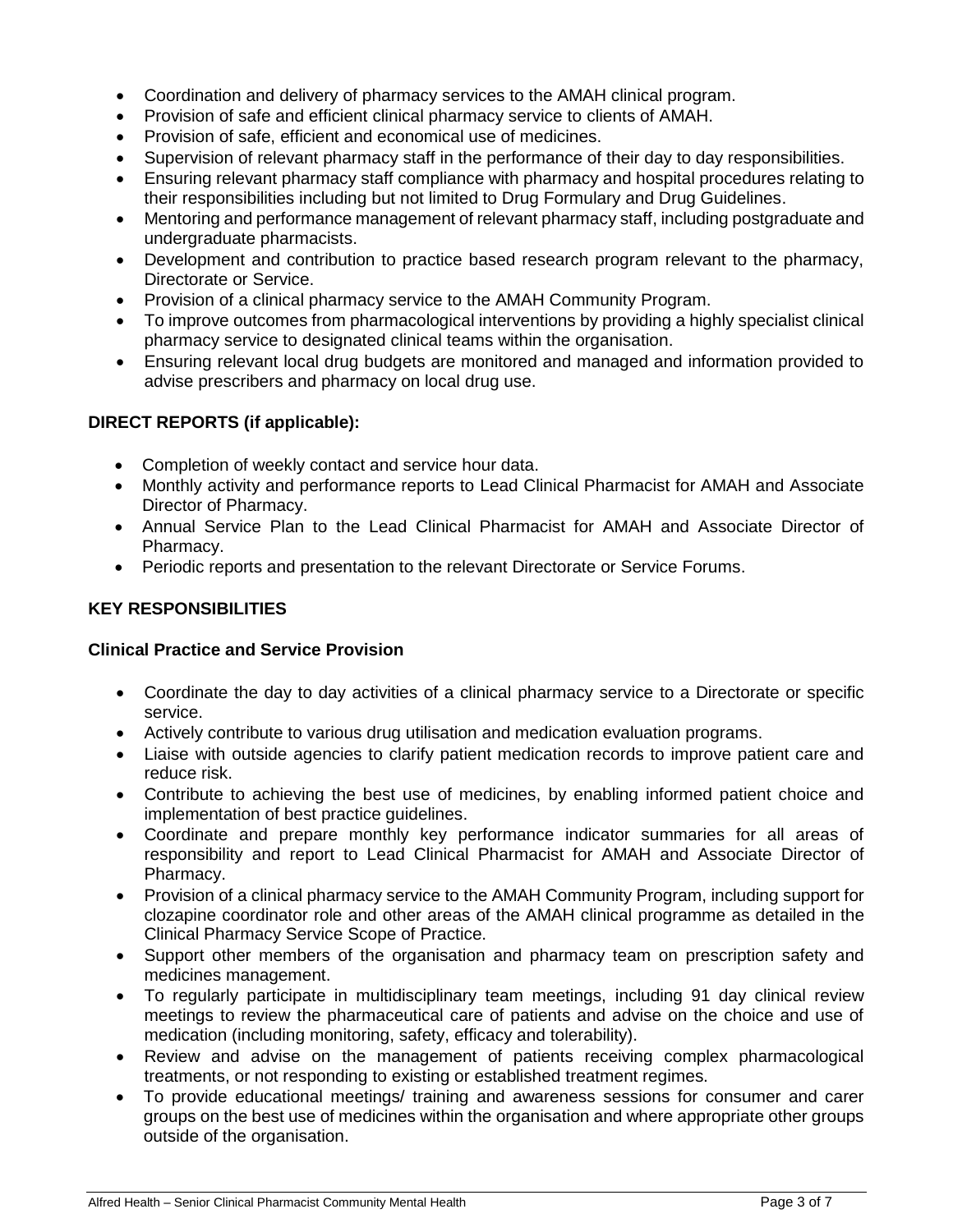- To undertake the answering of medicines information queries in response to patients, carers and all healthcare staff within the organisation.
- Provide education to patients and carers on the best use of their medicines, on an individual basis, to achieve informed consent and the most appropriate use of their medication.
- Record reportable contacts for data entry into CMI as per funding quidelines for community mental health.

## **Policies and Procedures**

- Update and maintain current polices relating to the clinical pharmacy service including documentation within QMS and ISO9001:2000.
- Ensure there is ongoing review of all local clinical pharmacy procedures to ensure that these are appropriate, effective and followed by staff.
- Update and maintain developmental plans specific to the pharmacy directorate in the departmental governance business plan, in conjunction with the Lead Clinical Pharmacist AMAH.
- Ensure pharmacy staff compliance with pharmacy and hospital procedures relating to their responsibilities including but not limited to Drug Formulary, Drug Guidelines and medication chart, prescription and activity documentation.

## **Staff Supervision**

• Provide supervision of trainees and students as required.

## **Research and Audit**

- Development and contribution to a practice-based research program relevant to the pharmacy department, Directorate or Service.
- Present advances in practice at appropriate pharmacy and medication forums
- Publish advances in practice in appropriate peer reviewed journals

## **Service Development and Strategy**

- Identify and introduce new clinical pharmacy practices that can result in improved medication use.
- Contribute to the strategic plan for pharmacy services which addresses Hospital priorities, emerging pharmaceutical trends, technological change, and patient care objectives.
- Participation in development of departmental and organisational policies and procedures.
- Supporting the organisation in controlling risks associated with medicines use.
- To formulate proposals for the introduction of new medicines into the organisation considering any national recommendations, new evidence, other expert recommendation for evaluation by the organisation Drugs and Therapeutics Committee.
- Attend monthly AMAH Medication Safety and Health Informatics Meeting meetings.
- Participation in AMAH Community Program Business meetings and St Kilda Road Clinic Staff meetings advising on pharmaceutical issues.
- To work with inpatient and community teams to identify pharmaceutical issues and produce guidelines and implementation plans.
- Identify and introduce new clinical pharmacy practices that can result in improved medication use.
- To train staff in medicine related policies, to ensure safe and effective practice.
- To provide information and advice on drug usage and costs to all AMAH staff, and organisation wide where appropriate.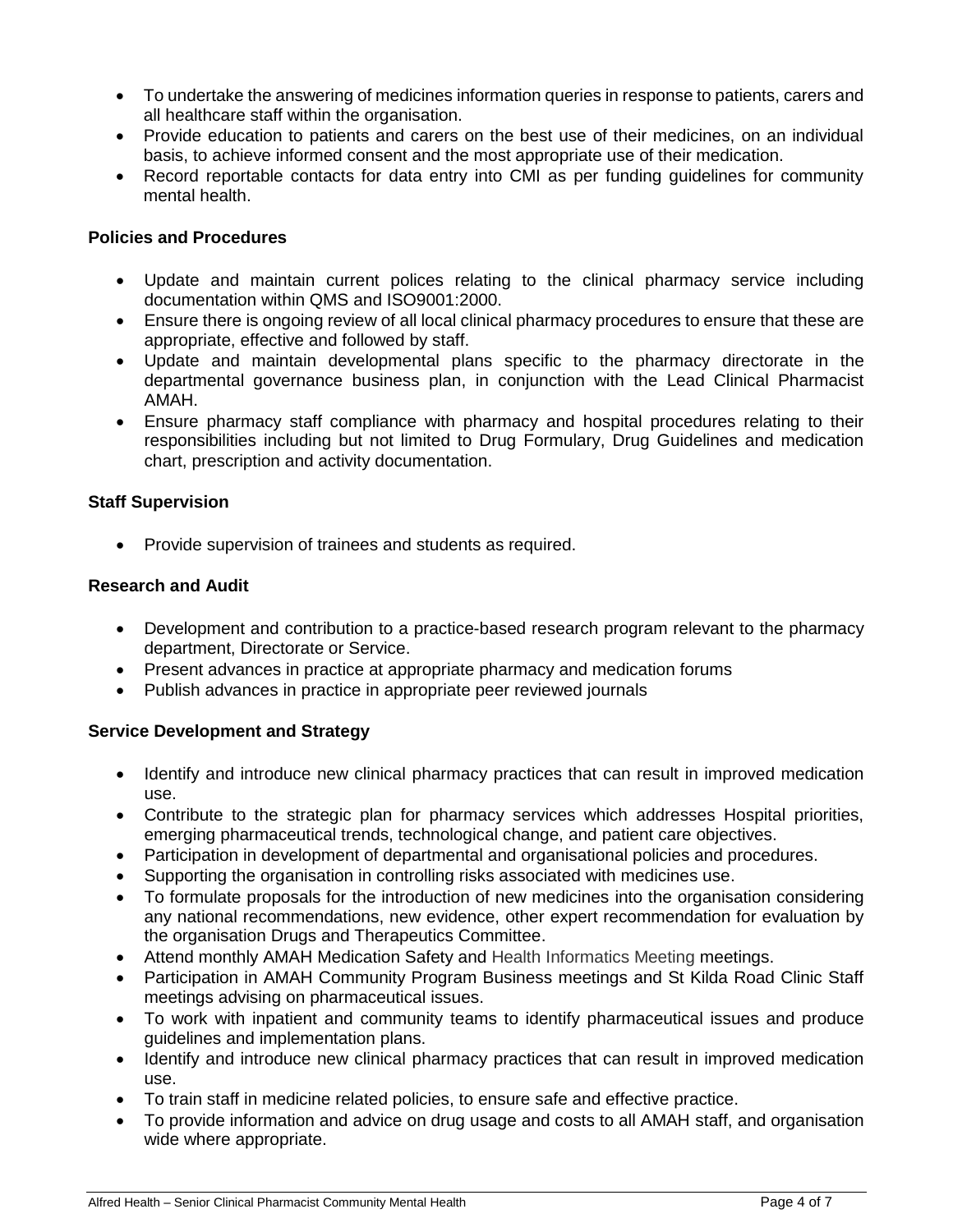- Assist in the various university undergraduate and postgraduate experiential placement programs.
- To provide accurately and timely information for management purposes to ensure that the systematic provision of services is achieved.

## **General**

- Assist the Lead Clinical Pharmacist (AMAH) in general administrative responsibilities when requested.
- Attended and actively contribute to the pharmacy department meetings and educational forums.
- Actively participate in the Alfred Health Performance Management Program.
- Maintain and document ongoing CPD at a level applicable to the post.
- Practice within the Code of Ethics of the Society of Hospital Pharmacists of Australia.
- Ensure that the relevant legislative requirements, hospital guidelines and accreditation and professional standards are met
- Practice as detailed in the various hospital policies and procedures.
- Participate in the pharmacy department and Alfred Health quality management programs.
- Participate in pharmacy-specific departmental duties as required such as extended working hours services, weekend, public holiday and on-call services according to departmental roster.

*This post is one of continual development. The job description is intended as a guide to the principal duties and responsibilities of the post and complements individual objectives set in line with the department's annual business objectives. Responsibilities will be reviewed periodically in line with service priorities and duties may change or new duties be introduced after consultation with the post holder.* 

## **In this position you must comply with the actions set out in the relevant section(s) of the OHS Roles and Responsibilities Guideline.**

# **QUALITY, SAFETY, RISK and IMPROVEMENT**

- Maintain an understanding of individual responsibility for patient safety, quality & risk and contribute to organisational quality and safety initiatives.
- Follow organisational safety, quality & risk policies and guidelines.
- Maintain a safe working environment for yourself, your colleagues and members of the public.
- Escalate concerns regarding safety, quality & risk to appropriate staff member, if unable to rectify yourself.
- Promote and participate in the evaluation and continuous improvement processes.
- Comply with principles of Patient Centred Care.
- Comply with Alfred Health mandatory continuing professional development requirements.
- Comply with requirement of National Safety & Quality Health Service Standards and other relevant regulatory requirements.

# **OTHER REQUIREMENTS FOR ALL ALFRED HEALTH STAFF:**

- Provide Grade I/II pharmacists working in the directorate with appropriate supervision, training and instruction in accordance with Alfred Health policies and procedures.
- Ensure compliance with relevant Alfred Health clinical and administrative policies and guidelines.
- Comply with relevant privacy legislation.
- Protect confidential information from unauthorised disclosure and not use, disclose or copy confidential information except for the purpose of and to the extent necessary to perform your employment duties at Alfred Health.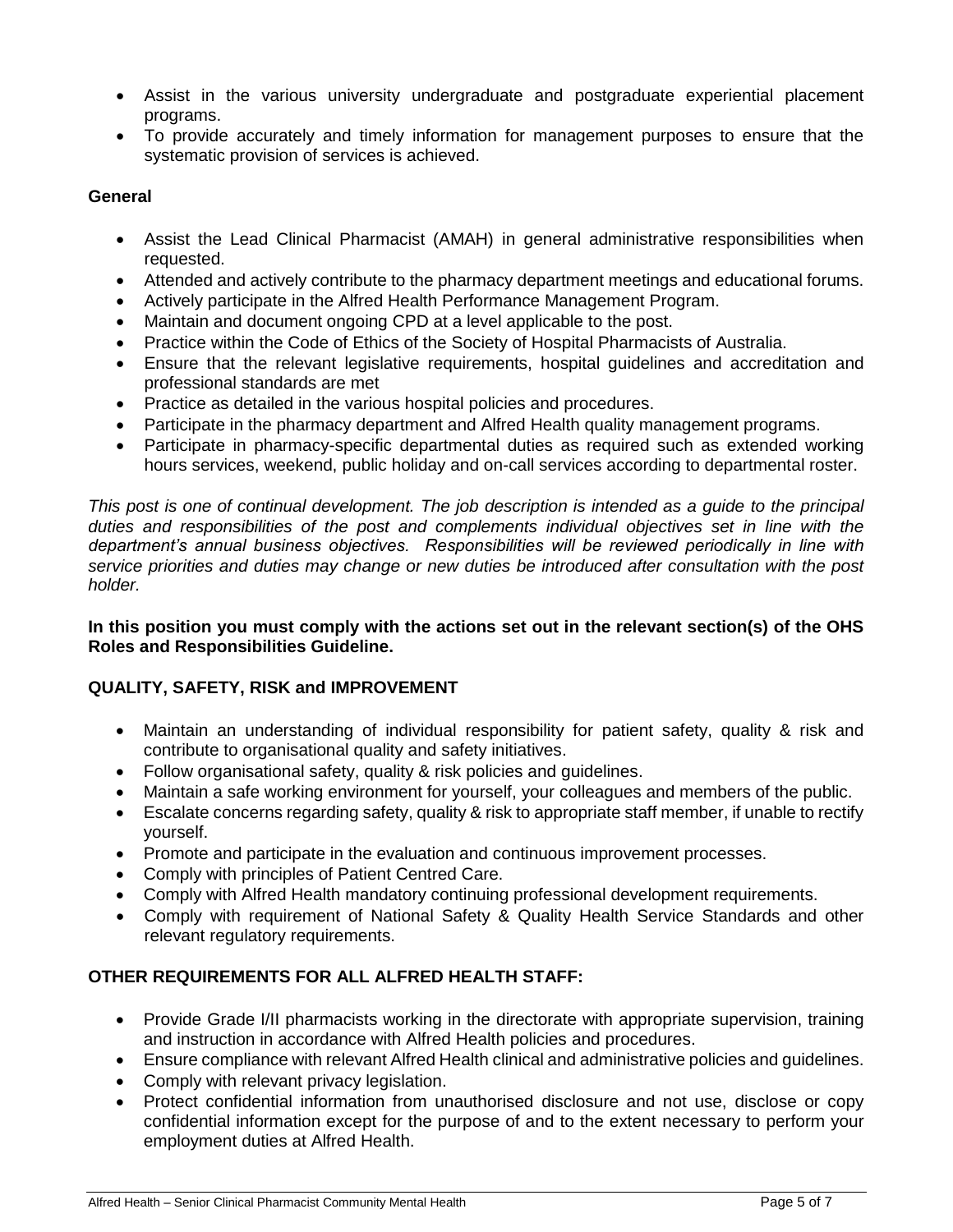- Comply with Alfred Health medication management and medication safety policies and guidelines.
- In this position you must comply with the actions set out in the relevant section(s) of the OHS Roles and Responsibilities Guideline.
- Research activities will be undertaken commensurate with the role.

## **KEY CAPABILITIES AND VALUES:**

## **Skills:**

- Demonstrated advanced clinical knowledge and practice in psychotropic medicine, including acute psychiatry, child and adolescent services and older age mental health services, addiction and substance misuse services
- Demonstrated leadership, negotiation and decision-making skills
- Communicates regularly with pharmacists outside the organisation through active participation in the affairs of professional (pharmacy and non-pharmacy) organisations.
- Ability to search and critically analyse medical and paramedical literature to support clinical decision making
- Advanced presentation and writing skills
- Ability to effectively liaise with individuals from other departments including medical, nursing and administrative staff
- Ability to communicate in spoken and written English
- Advanced computer skills

## **Core attributes:**

- Leadership and commitment to service development and mentoring
- Commitment to patient care
- Customer focused
- Courtesy, reliability and thoroughness
- Motivated, enthusiastic and initiative
- Commitment to continuing education and professional development
- Attention to detail and accuracy

## **Values**

Values consistent with those of Alfred Health which are integrity, accountability, collaboration and knowledge.

## **QUALIFICATIONS/EXPERIENCE REQUIRED**

- Registered pharmacist with AHPRA
- Relevant clinical post-graduate qualification such as Masters in Clinical Pharmacy or equivalent
- Completion of a specialist qualification, or completion or progression towards a PhD highly desirable
- Credentialed or a portfolio that demonstrates progression towards credentialing as Advanced (Level 2 or 3) on the Australian Advanced Level Framework highly desirable

## **Experience:**